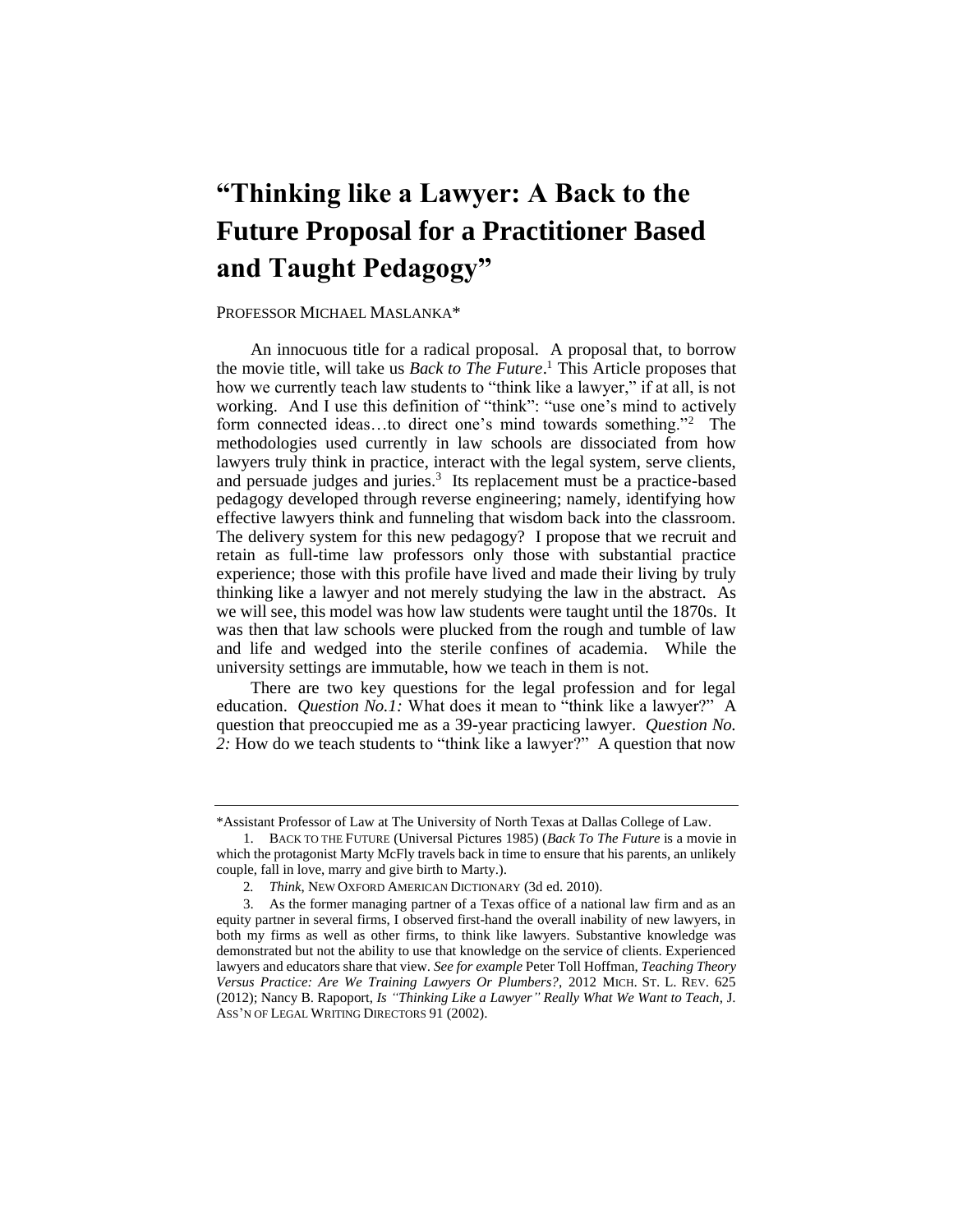preoccupies me as a full-time law professor wrapping up my fourth year of teaching.

## **QUESTION NO: 1: WHAT DOES IT MEAN TO THINK LIKE A LAWYER?**

 As I once told juries in opening statements, "let me tell you what my No.1. It is not about training students to think in terms of "it depends" and the never-ending hypotheticals that flow from that construct or teaching students to examine every angle to legal disputes and the resulting endless nitpicking that this construct entails, nor is it teaching students through the misuse of the Socratic Method to believe that abstract questions are more important than concrete answers and the pointless meandering that ensues. Rather, as I hope to demonstrate, teaching students to think like lawyers involves teaching specific habits of the mind that can be inculcated starting in the 1L year and made stronger though repetition (sort of like developing a muscle), in the upper-class years. I also hope to allay the fears of the law school "academy" that turning over education to former or current practicing lawyers will transform law schools into trade schools devoted exclusively to studying the minutia of pleading affirmative defenses or the drafting of case is not about." Here, I submit things that are *not* the answer to question discovery.

 Rather, my answer to the first question is based on the context of how this Article defines "thinking." "Thinking" like a lawyer involves finding solutions to a client's problem or dilemma; effectively communicating to courts, clients, and opposing counsel a client's arguments and positions; and isolating the legal arguments necessary to do the latter two. I will explore "thinking" pedagogy. these ideas at the end of this Article when I set out the framework for a new

# **QUESTION NO.2: HOW DO WE TEACH STUDENTS TO "THINK LIKE A LAWYER?"**

 Training students to think like a lawyer requires deconstructing how practicing lawyers practice, drawing from them the essence of effective lawyering, and converting that essence into mindsets that can go on autopilot once the student is in practice. The delivery system for this knowledge? Recruit and appoint only experienced practitioners as full-time law professors, relegating inexperienced lawyers to fill the adjunct ranks of specialty topics. Yes, I am talking heresy, turning the existing structure of "The Academy"4 on its head. Only—and I use "only" quite deliberately— experienced lawyers, whose mindsets are forged in the crucible of practice, know how effective lawyers actually think. They are the ideal delivery other attorneys. As Jeffery W. Carr, the former General Counsel of FMC system as well, having spent decades educating judges, jurors, clients, and

<sup>4.</sup> David Segal, *What They Don't Teach Law Students: Lawyering*, N.Y. TIMES (Nov. 19, 2011), <https://www.nytimes.com/2011/11/20/business/after-law-school-associates-learn>to-be-lawyers.html.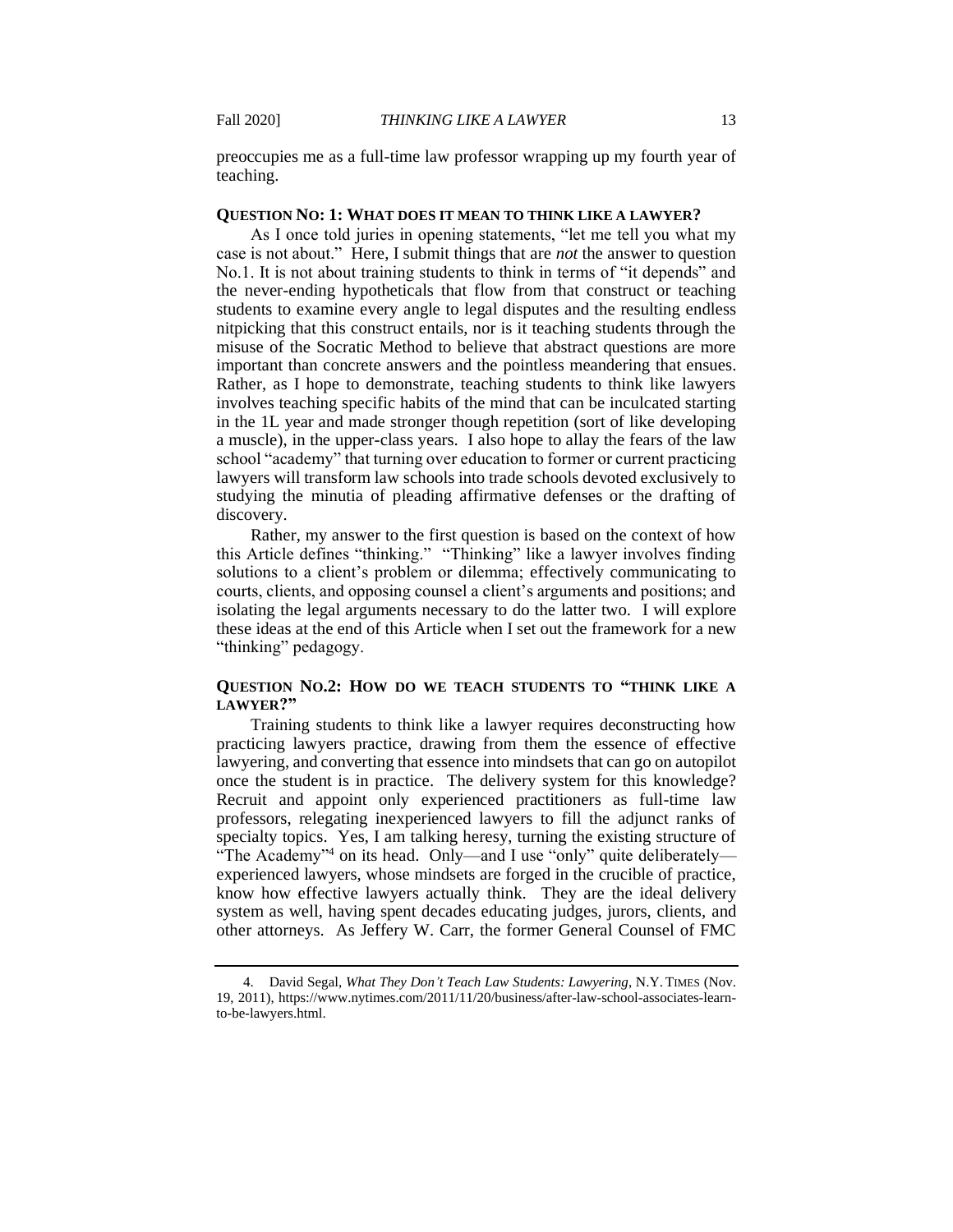Technologies in Houston and a consumer of legal services once lamented, "[t]he fundamental issue is that law schools are producing people who are not capable of being counselors. They are lawyers in the sense that they have law degrees, but they aren't ready to be a provider of services."5

 Before turning to the framework of a proposed new language of how to train, let's look more deeply at the deficiencies of the current teaching pedagogy and set out how we got to where we are now.

## **WHAT IS FLAWED WITH THE CURRENT TRAINING?**

 I propose that what now passes for training students to think like lawyers is at best counter-productive and at worst is actually harmful because as it is disassociated from reality. Here are three examples:

## *1. "It depends"*

 In August of every year, starting in week one, this phrase is heard echoing in the classrooms of the nation's 203 law schools.<sup>6</sup>

 It is uttered to 1L's by professors, some of which never practiced law. This habit of thought is formed early among law students, reinforced in upper-level courses, is incorporated into a student's legal mindset upon graduation, and is then propelled into their practices. It is a misguided mindset. Why? Because students start off law school by thinking that there are no answers to legal questions. So, this short and pernicious phrase is memorable. The student learns to falsely believe that the phrase provides cover for them so they can avoid giving an opinion and a prediction of a client's predicament. The big payoff, especially for Gen Z lawyers is that they won't be subject to criticism for their opinions/predictions.<sup>7</sup> Their egos remain intact.

 However, there are answers to a client's legal questions. The answer may or may not solve their problem. The answer may involve an estimation of the probability of success. The answer may fit the situation perfectly or it may not. But what is essential is that there is an answer. We see poorly trained students who, once unleashed into practice, can't seem to choke out an opinion when asked by a client. I know because I was once one. Early

<sup>5</sup>*. Id*.

<sup>6.</sup> AMERICAN BAR ASSOCIATION, *ABA-Approved Law Schools*,

[https://www.americanbar.org/groups/legal\\_education/resources/aba\\_approved\\_law\\_schools/](https://www.americanbar.org/groups/legal_education/resources/aba_approved_law_schools) (last visited Mar. 13, 2020).

 needs which for law schools are transmuted into learning needs. My proposal's underlying 7. Laura P. Graham, *Generation Z Goes to Law School: Teaching and Reaching Law Students in the Post-Millennial Generation*, 41 U. ARK. LITTLE ROCK L. REV. 29, 69 (2018) (This insightful article sets out the challenges and rewards of teaching Generation Z students which are those born after 1994. Because they were raised in an uncertain and dangerous world exemplified by 9-11 and broadcast continually on 24/7 news, these students need structure to their law school education from detailed syllabi to constant reassurance on their progress. I argue here that the pedagogy proposed in this article would satisfy these emotional structure and constancy across curriculum helps do just that.).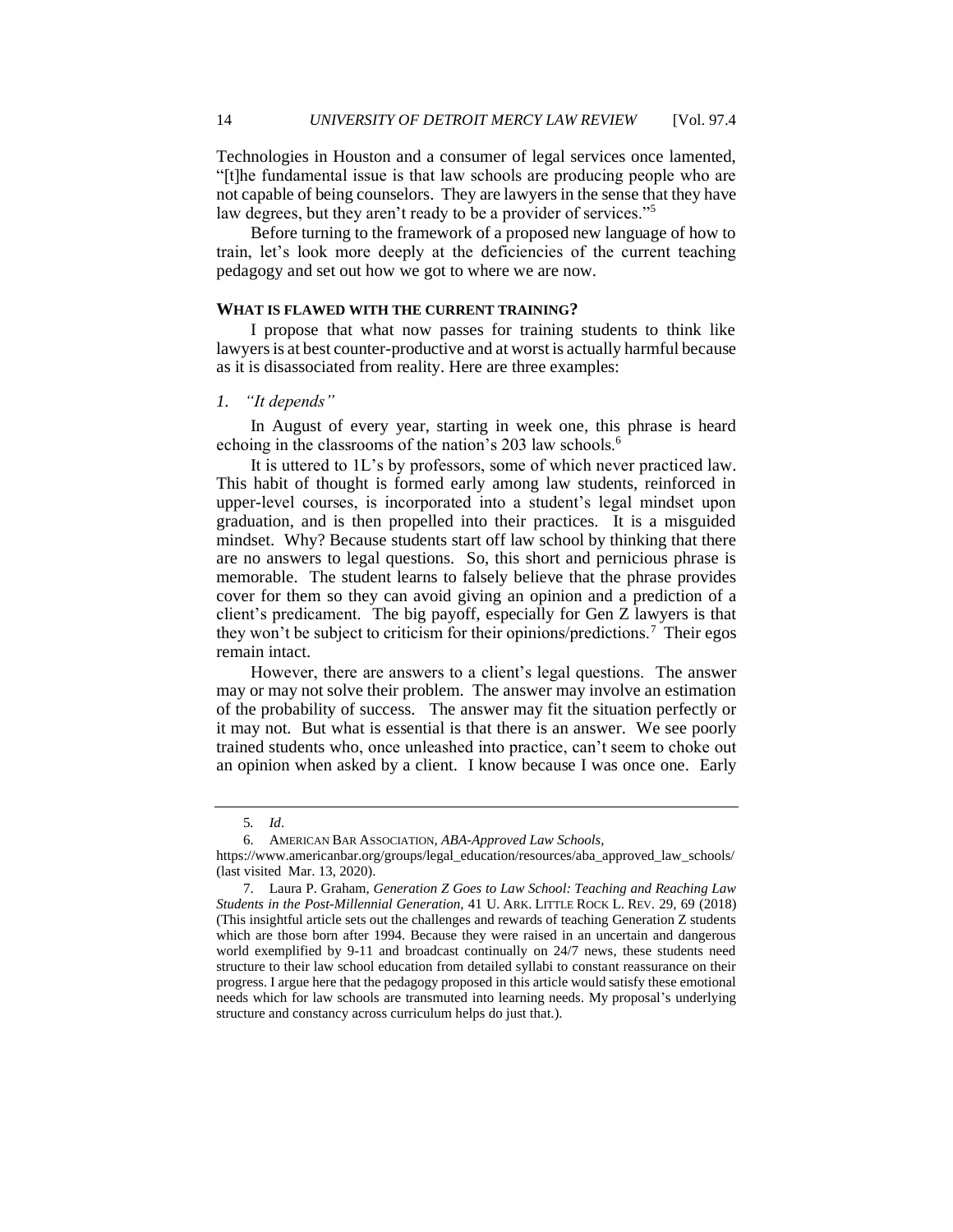erudite, articulate, and polished in telling the client that I did not have a clue. After all, there were so many factors to consider that, well, the answer all There was a long silence on the other end of the phone (no, the client was not, as I had assumed, silent in the face of my wisdom). Rather, the client quietly said, "there are 3,000,000,000 people on earth but there is only one in my career, a client asked if we were going to prevail in a jury trial. I was "depended" upon a constantly shifting miasma of chance and circumstance. who can come close to giving me an answer and I am talking to him now."

## *2. "An Asteroid Might Collide with the Earth."*

 Then there are the ubiquitous issue spotter exams which abet students into believing there is safety in explaining to a client that prediction is impossible because there are so many variables to any legal question. This includes, long fact patterns, embedded with lots of issues, some major but many are minor. No one alive knows how or why this type of exam started nor why it has such staying power. The rationale seems to rest on the premise that thinking like a lawyer requires looking at every conceivable angle of a client problem, as if a multi-faceted diamond was being appraised under a jeweler's eyepiece. This is fine for diamonds but not for teaching how to think like lawyers need to think. Yes, an asteroid might hit the earth tomorrow, but it is very unlikely. I use this extreme example to make an students to bill hours and not to solve problems. The student thinks to in practice as well." That will not be so. And, the literature supports the criticism of this assessment tool.<sup>8</sup> In short, law schools are training law students to write exam answers that satisfy law professors, not exam answers that would satisfy potential or existing clients. The result: we train law students to think like law professors, not like practicing lawyers, resulting in important point: by rewarding test takers who see all angles, we are training herself: "I was rewarded in school for this mindset, so I should be rewarded dissatisfied clients and frustrated lawyers.

# *3. "Just tell me what you want!!!"*

 The Socratic Method, as now misused, is clung to by professors without practical experience, who replicate what they went through in law school. It rests upon excellent logic of the bootstrap variety: "the Socratic Method was good for me, I ended up teaching future lawyers, so it must be good for my many others, *The Paper Chase* damaged legal education. Here is Professor Kingsfield explaining the Socratic Method in the movie, *The Paper Chase*: "In my classroom there is always another question. Another question to follow your answer. You're on a treadmill…My little questions are like students." Its current use is completely divorced from the reality of practice and does nothing to train students to think like lawyers. In this regard, as in

<sup>8</sup>*. See generally* Norman Redlich & Steve Friedland, *Challenging Tradition: Using Objective Questions in Law School Examinations*, 43 DEPAUL L. REV. 143 (1991).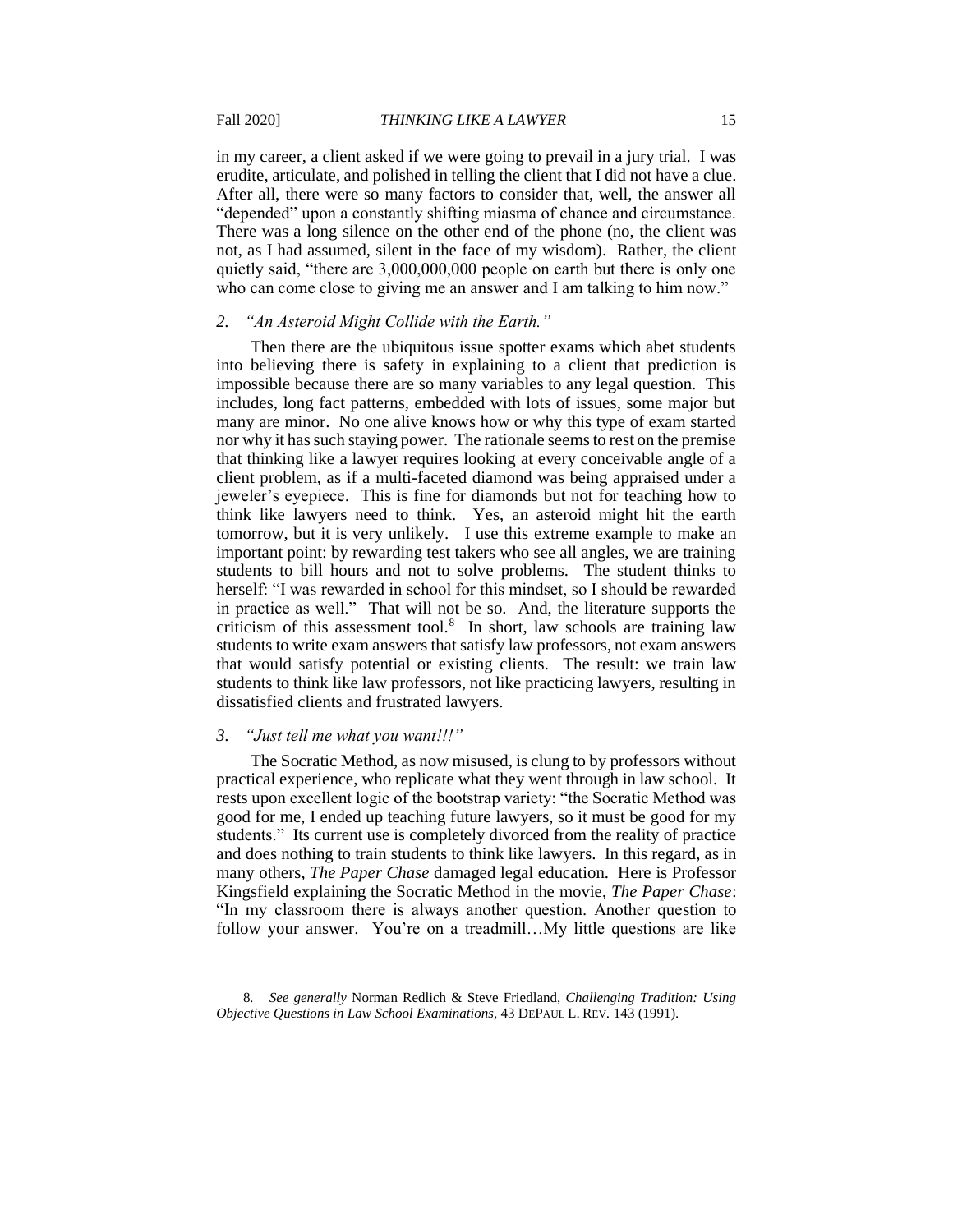fingers probing your brain. We do brain surgery here. You come in with a brain full of mush and you leave thinking like a lawyer."9

 We are practicing law not playing with Russian Nesting Dolls. An effective lawyer knows how to ask the right question at the right time in order to mine the raw materials necessary to assemble a case for a client. Law professors must model this type of questioning, not model the type of questioning that drives students to tears (i.e., "I don't know what you are asking!" or "I thought I answered your question!" or the occasional "what the F--- do you want?").

 The Method is coupled with the practice of "cold-calling" in which, say, ten cases are assigned for a class and the students are not told when—if at all—they will be called upon. The purpose is supposedly to train students to be always on the ready because, well, you may never know when an asteroid will hit the earth. Its actual effect is to confer a sense of relief upon the students not called upon, who relax for a bit, and then tense up yet again once the questioning of their less fortunate colleague is winding down. In practice, a lawyer knows when he will be called upon: hearings are set, preparations are made, arguments given.

 Just these three examples demonstrate some the flaws of the current pedagogy. This interpretation is a generous one because it assumes that there is an intentional effort made by law schools to train students to even think like lawyers. Next, I turn to how practitioners were driven from law schools. The story explains why it will be difficult – but doable – to reclaim our rightful role.

## **WHERE DID THE TRAINING TO THINK LIKE A LAWYER GO WRONG?**

 Once upon a time, law professors were practicing lawyers who taught From these instructors, law students were taught both theory and practice. This virtuous duo of educators and substance produced practice ready lawyers. Into this garden came Christopher Columbus Langdell, inventor of the case method of teaching, who was appointed Dean of Harvard Law on the side or full-time law professors with previous substantial experience.

 timeless attraction for would be lawyers, as discussed infra, did more to harm legal education Kingsfield puts the students through humiliations all in the name of shaping their minds to others are ignorant. I imagine faculty look at the movie as an idealized version of the 9. THE PAPER CHASE (Twentieth Century Fox 1973) (Sadly, this movie and its apparent from both the perspective of faculty as well as from the perspective of students. The movie follows a group of 1L students as they begin their study of the law. Professor Charles think like lawyers as if he is the priest who knows the mysteries of a sacrament of which all wonderful lives and look at it (at least in 1L year) as a rite of passage not unlike military boot camp. An empirical survey, albeit somewhat dated, supports the view that The Socratic Method is the dominant pedagogy among law professors); *See generally* Steven I. Friedland, *How We Teach: A Survey of Teaching Techniques In American Law Schools*, 20 SEATTLE U. L. REV. 1, (1996) (Given the lack of turnover in law school faculty, and the inbred resistance to change, this finding is likely to continue to be accurate.).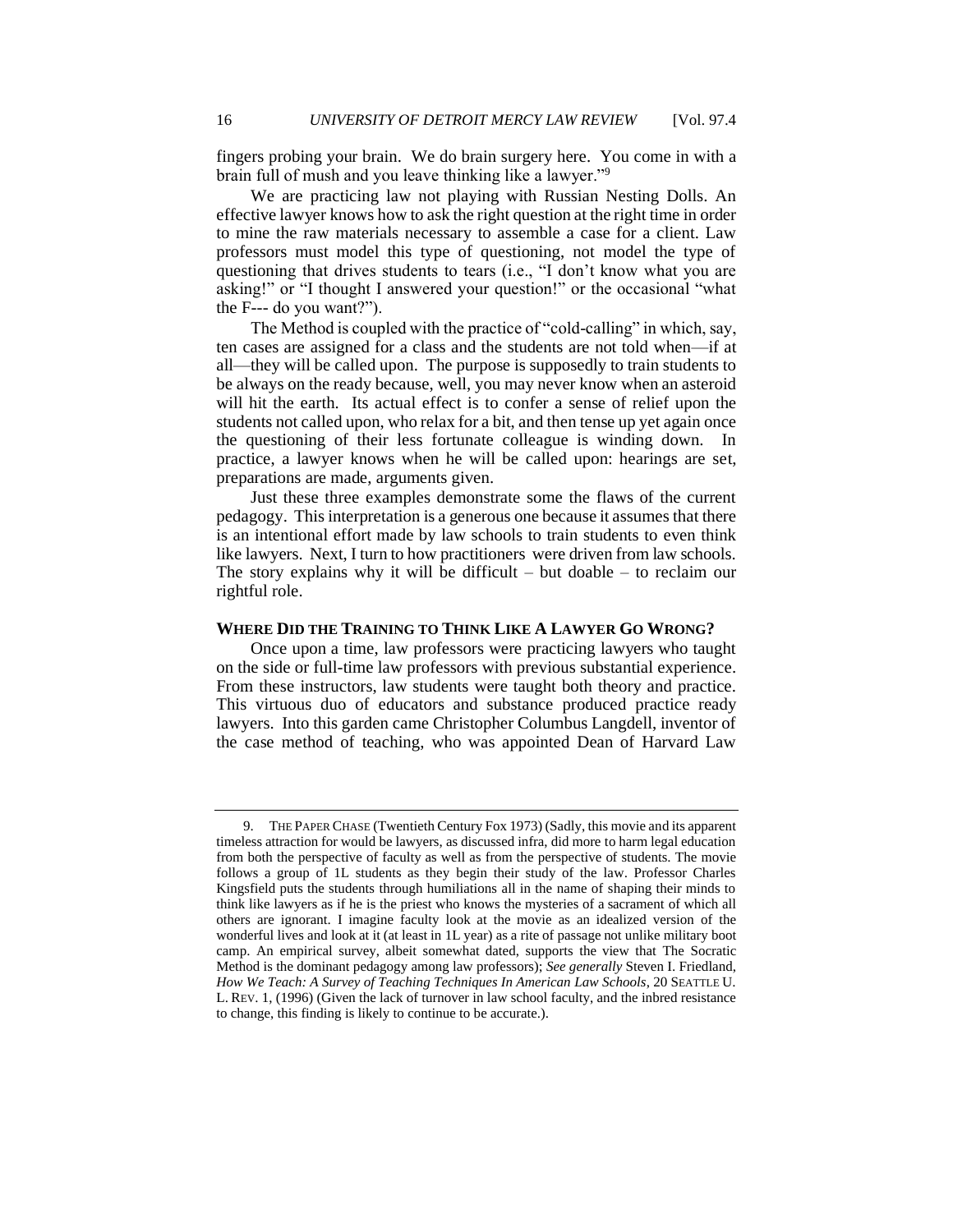President Charles William Elliott.<sup>11</sup> It was Elliott who ushered in the new School in 1870.<sup>10</sup> Langdell was appointed by then Harvard University regime that:

 [T]here will be produced in this country a body of men who have never been on the bench or at the bar, but who nevertheless hold positions of great weight and influence as teachers of the law…This, I venture to predict, is one of the most far reaching changes in the organization of the profession...<sup>12</sup>

 Langdell was an acolyte and made this chilling prediction: "what qualifies a person, therefore, to teach law is not experience in the work of a lawyer's office, not experience in dealing with men, not experience in the trial or argument of cases, not experience, in short, in using law, but experience in learning law."<sup>13</sup> There were two new sheriffs in town. Thus, was born the academic as law professor. And once legal education became part of a university, law professors were then required to conform to the model of a university professor, such as a chemistry or English professor. The latter would not sully their hands or engage in intercourse with those who were mere trade school teachers but only with those also engaged in the lofty pursuit of learning. This disdain remains to this day. Professor W. Bradley Wendel of Cornell University School of Law cuts to the heart of the matter:

 People who teach at law school are part of a profession *and* part of a university. So we're always worried that other parts of the academy are schools on late night TV. You don't write dissertations. You don't write articles that nobody reads.' And the response of the law school professor is to say: 'That's not true. We do all of that. We're scholars just like going to look down on us and say: 'You're just a trade school, like those you.'14

 And the incumbent law professors want to keep it just that way: As Professor Peter T. Hoffman stated,

<sup>10.</sup> Hoffman, *supra* note 3 (Professor Hoffman's article provides an interesting and informative summary of Langdell and the revolution he wrought. And, once upon a time, lawyers were versed in many disciples and its literature such as the Bible and Shakespeare).

<sup>11</sup>*. Id*. at 630.

 also offer a broader perspective of the world in which lawyers operate. Legal principles did in context. …The need for an understanding of other disciplines—history, psychology, range of problems lawyers and judges face….Legal philosophy is likely to be of greater 12*. Id*.; Nancy L. Schultz, How Do Lawyers Really Think? 42 J. LEGAL EDUC. 37, 65– 66 (1992) (Nancy L. Schultz makes this point in a cogent way when she writes that "We must not develop and do not exist in a vacuum—they are meaningless unless viewed and applied sociology, and economics—becomes plain after even the most cursory examination of the benefit to all—practitioners, clients, and judges alike —-if it can be incorporated into and expressed as part of everyday practice.").

<sup>13.</sup> Hoffman, *supra* note 3, at 630.

<sup>14.</sup> Segal, *supra* note 4.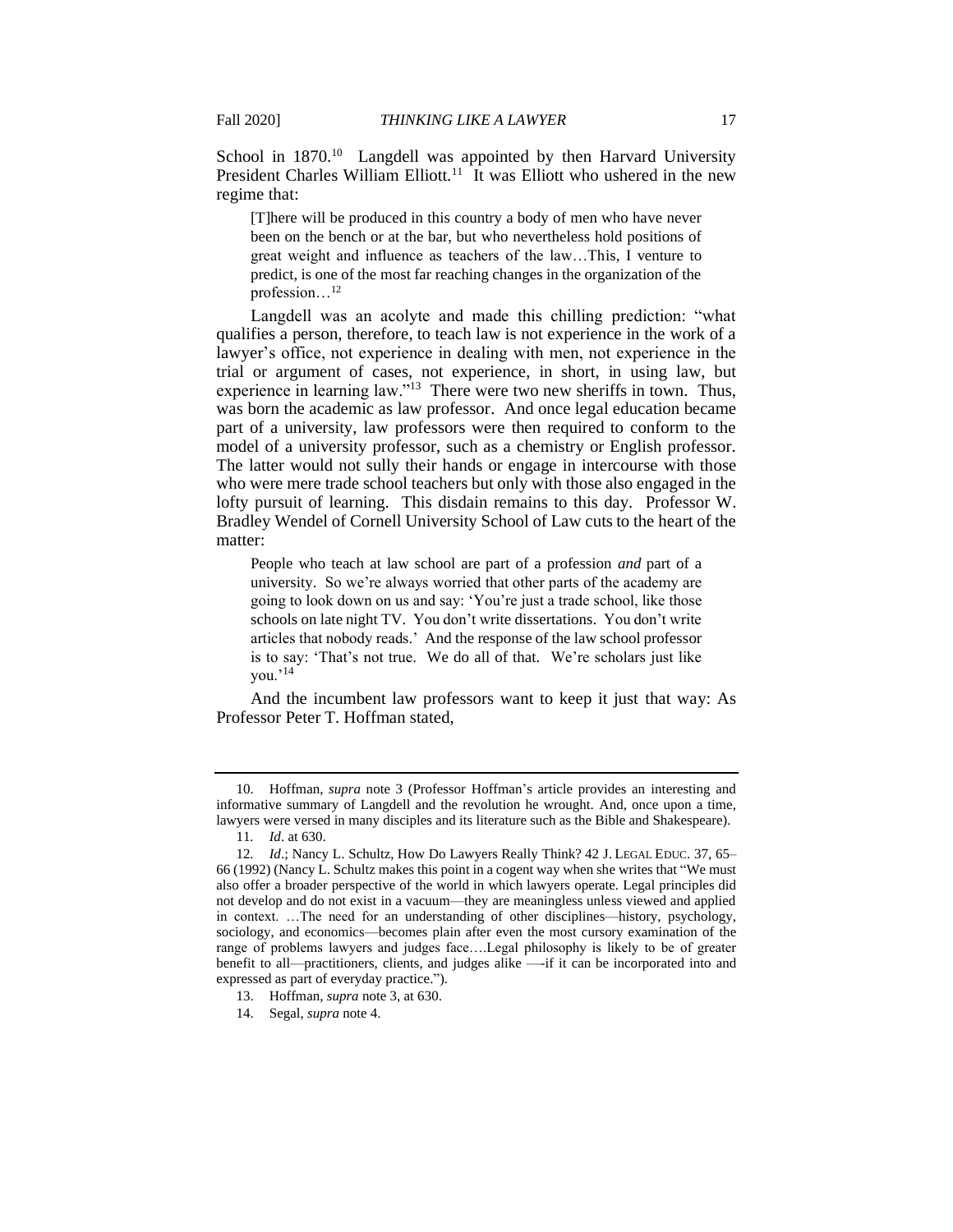… discussions with faculty members at a wide range of schools confirm it is generally accepted that a potential faculty candidate's extensive practice experience is considered by many law schools to be a negative factor in hiring new faculty. Too much practice… is believed to reflect a lack of commitment by the candidate to scholarly [production.](https://production.15)<sup>15</sup>

 No wonder then that incumbent law professors thus seek to preserve the current non-functioning way or teaching students to "think like a lawyer." One 2010 study of hiring at top-tier law schools since 2000 found that professors had one year of practical experience, and that almost 50% of faculty members had never practiced law, not even for a day.<sup>16</sup> Would you want a doctor who had never stepped one foot inside a hospital?

 The status quo is very good for the incumbent law professors and so they perpetuate it.<sup>17</sup> After all, they have nothing with which to replace it with, even if they had the desire. Here, then, is a proposal to substitute what is not working with what I hope will start a conversation on what will work.

## **TOWARDS A NEW PEDAGOGY OF LEARNING TO THINK LIKE A LAWYER**

 To be pellucid, let me explain what I am not talking about. I am not talking about placing students into niche practice areas and overloading them with courses in that area. Nor am I talking about mandating that all law language of instruction that cuts across all courses, one derived from the wisdom of those who have actually practiced law. As Nancy L. Schultz its meaning if that thinking is not placed in the context of what lawyers actually do."<sup>18</sup> Which is a great way to introduce what's next; namely, a new pedagogy based on practice. Here, are eight Mindsets that educators an teach and incorporate and that students can learn and internalize.<sup>19</sup> Mindsets that students work in a law school legal clinic. Rather, I am talking about a new astutely observed, "[t]eaching Students to think like lawyers loses much of

<sup>15.</sup> Hoffman, *supra* note 3, at 639.

<sup>16.</sup> Segal, *supra* note 4.

 change pedagogy because of the fear of having to revise well thought courses to add new methods. She scores though a penetrating point when she writes that change does not come to law schools because law professors fear of not knowing what it is that lawyers do and being 17*. Id*; Rapoport, *supra* note 3 at 105 (Nancy Rapoport writes that law professors do not teaching components. All of us are, after all, only human and prefer comfortable stasis to sometimes painful growth. And as Professor Rapoport points out if a professor works at a school that prize scholarship then there is no incentive to improve or change teaching found out as frauds. More than anything, it is likely that this motivation is the driving force behind the resistance); Alexander Winton, *Get A Horse! America's Skepticism Toward the First Automobiles*, THE SATURDAY EVENING POST (Jan. 9, 2017) (I suppose an historical analog might be "Why do we need a car, our horse and buggy get us from point A to Point B as well.).

 (Professor Tamanaha, a law professor himself, provides, in his book, a scathing critique of the ten highest ranked law schools in U.S. News and World Reports the average annual 18. Schultz, *supra* note 12.<br><sup>19</sup> BRIAN Z. TAMANAHA, FAILING LAW SCHOOLS 42 (The University of Chicago Press, 2012) law professors. He writes that teaching loads at all law school are at historic lows and that at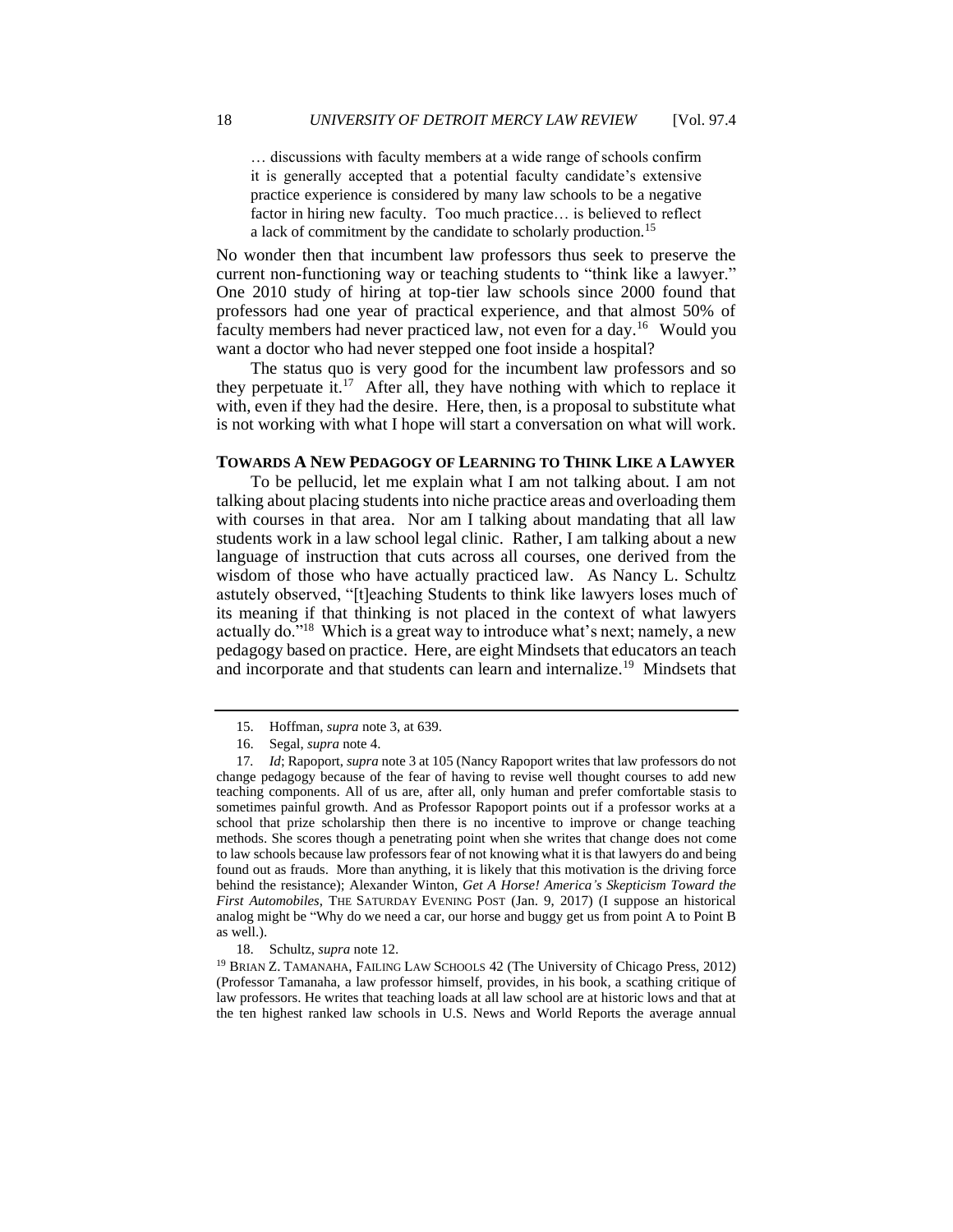students will use as lawyers. A mindset is something that is so ingrained in a person, that it is essentially a switch this is flipped on without even thinking. It comes easily and without thought, not unlike breathing. Here are some mindsets that I learned from my thirty-nine years of practice and how I am funneling them back into the classroom:<sup>20</sup>

# **MINDSET NO. 1: "THE DIFFERENCE BETWEEN THE RIGHT WORD AND THE ALMOST RIGHT WORD IS THE DIFFERENCE BETWEEN A LIGHTNING BOLT AND A LIGHTNING BUG."**

 My final exam in Professional Responsibility consists of one hundred multiple choice questions over the course of three hours. While almost all are substantive, I occasionally toss in one based solely on a mindset pedagogy. Here is one:

Lawyers have words and doctors have

- (a) White coats
- (b) Stethoscopes
- (c) Prescription Pads
- (d) Scalpels

 use this phrase in almost every class. I explain that the difference between winning and losing often boils down to what words are used, in what order, and to what purpose. Here is an exercise we do in class. I put Model Rule a Docucam. Here is what the students see: "(a) A lawyer shall not reveal information relating to the representation of a client unless the client gives informed consent, the disclosure is impliedly authorized in order to carry out the representation, or the disclosure is permitted by paragraph (1) (which sets Yes, the answer is (d) and 100% of the students get this right because I of Professional Responsibility 1.6 dealing with Confidentiality (MR 1.6) on out exceptions)"<sup>21</sup>

 teaching load is a mere 7.94 hours and even at third and fourth tier law school it is only 11.13 have been and continue to spiral upward. In short more money for less flight time in the CAROL S. DWECK, MINDSET THE NEW PSYCHOLOGY OF SUCCESS 6 (Penguin Random House hours. And he writes that the tens is continuing to spiral down. Moreover, compensation levels classroom. The art of law school teaching is honored, as the expression goes, in the breach.); 2016) (Carol S. Dweck is the Lewis and Virginia Eaton Professor of Psychology at Stanford University. She has researched and written extensively on cognitive theory and human motivation. She popularized the term "mindset" in her bestseller. In essence, she argues that who we become is a function of how we think. The article's proposed pedagogy is really an argument that to become an effective lawyer we must think like effective lawyers.).

 20. I use my course in Professional Responsibility as a model, but the following mindsets are portable to all other courses. I am sure there are other mindsets as well.

<sup>21.</sup> AMERICAN BAR ASSOCIATION, *Rule 1.6: Confidentiality of Information*, [https://www.americanbar.org/groups/professional\\_responsibility/publications/model\\_rules](https://www.americanbar.org/groups/professional_responsibility/publications/model_rules)\_ of professional\_conduct/rule\_1\_6\_confidentiality\_of\_information/ (last visited Mar. 19, 2020).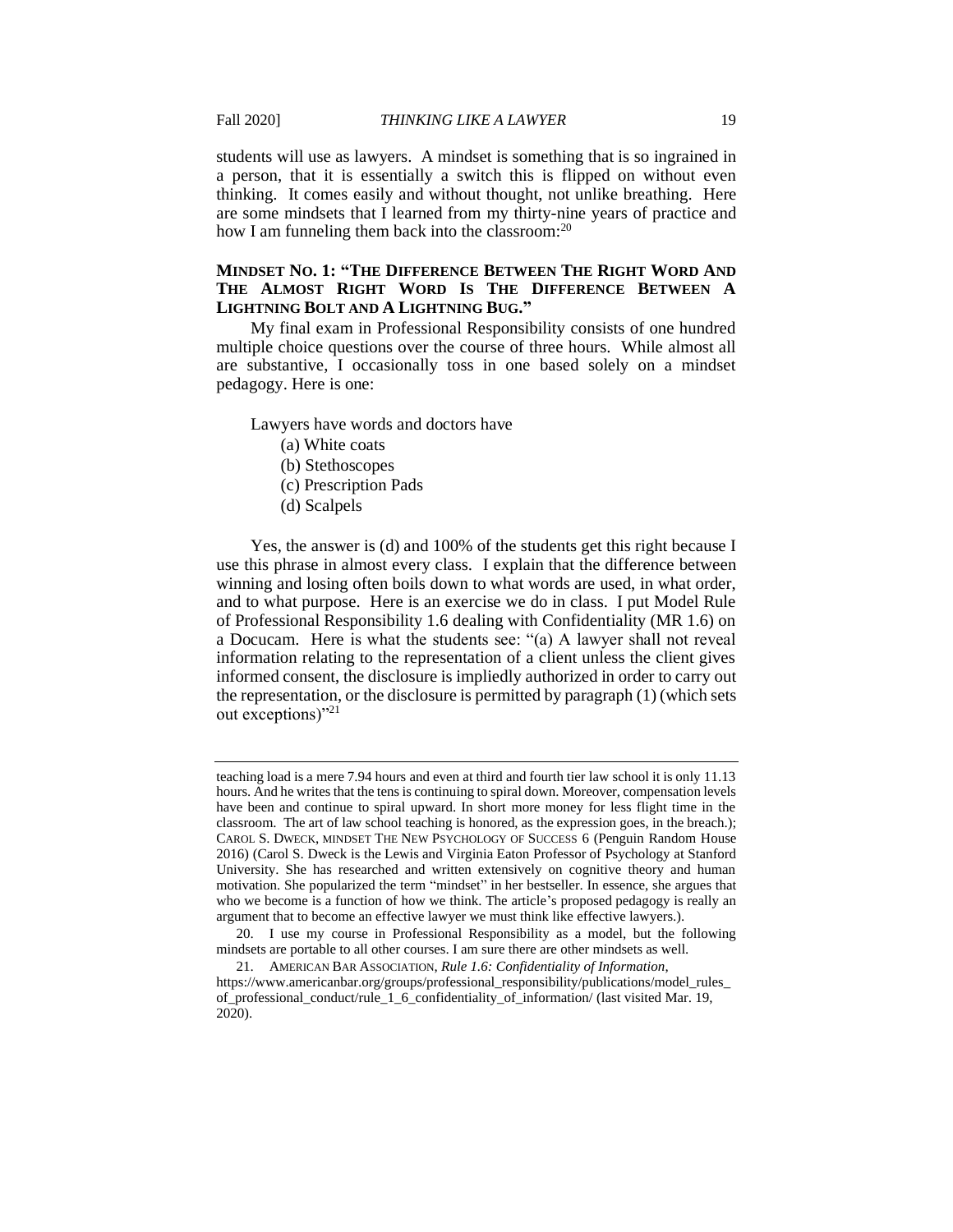I ask two questions, each with two subparts, of the class:

#### **Question No. 1**

- *a. What is the single most important word in this rule as quoted and*
- *b. Why is it the single most important word (in case they simply stumble onto the right answer)?*

 And the winner is: "relating." It is the most important word because it is the operative action verb. It is the star actor so to speak. All the other words, such as "shall," are simply supporting actors.

## **Question No. 2:**

- *a. What other word(s) could have been used? Students offer contenders such as "involving" or "dealing with" or "concerning".*
- *providing representation. The other word choices do not do the trick job well done.") b. Why? These other contenders were not picked by the drafters. Because good writing is a matter of intent, the class discussed why not. Ultimately, they come to the realization that the drafters wanted a word that was broad and expansive and that would encompass matters unrelated to the actual underlying representation. (Say you defend Lola for murdering Ed and she tells you that she also killed two people ten years ago in an unrelated killing to the one in which you are of covering these other two murders.) Moreover, the drafters likely wanted a word flexible enough to protect both conversations and information "related" during the actual engagement as well as after the engagement is completed. (Joe comes to Gabby Lawyer and says "thanks for beating my aunt in the probate of my mother's will. I will now get all of mom's money, but I do not like to take chances, so I murdered her on the way over here to your office to say thanks for a*

 Or take Model Rule 1.2 (a) on the allocation of authority between client and lawyer. Same questions as above. Rule 1.2 states:

representation and...shall consult with the client as to the means by which they are to be pursued. A lawyer may take such action on behalf of a client as is impliedly authorized to carry out the representation. A lawyer (A) lawyer shall abide by a client's decision concerning his objectives of must abide by a client's decision whether to settle a [matter….22](https://matter�.22) 

<sup>22.</sup> AMERICAN BAR ASSOCIATION, *Rule 1.2: Scope of Representation & Allocation of Authority Between Client & Lawyer*,

[https://www.americanbar.org/groups/professional\\_responsibility/publications/model\\_rules](https://www.americanbar.org/groups/professional_responsibility/publications/model_rules)\_ of\_professional\_conduct/rule\_1\_2\_scope\_of\_representation\_allocation\_of\_authority\_betwe en\_client\_lawyer/ (last visited Mar. 19, 2020).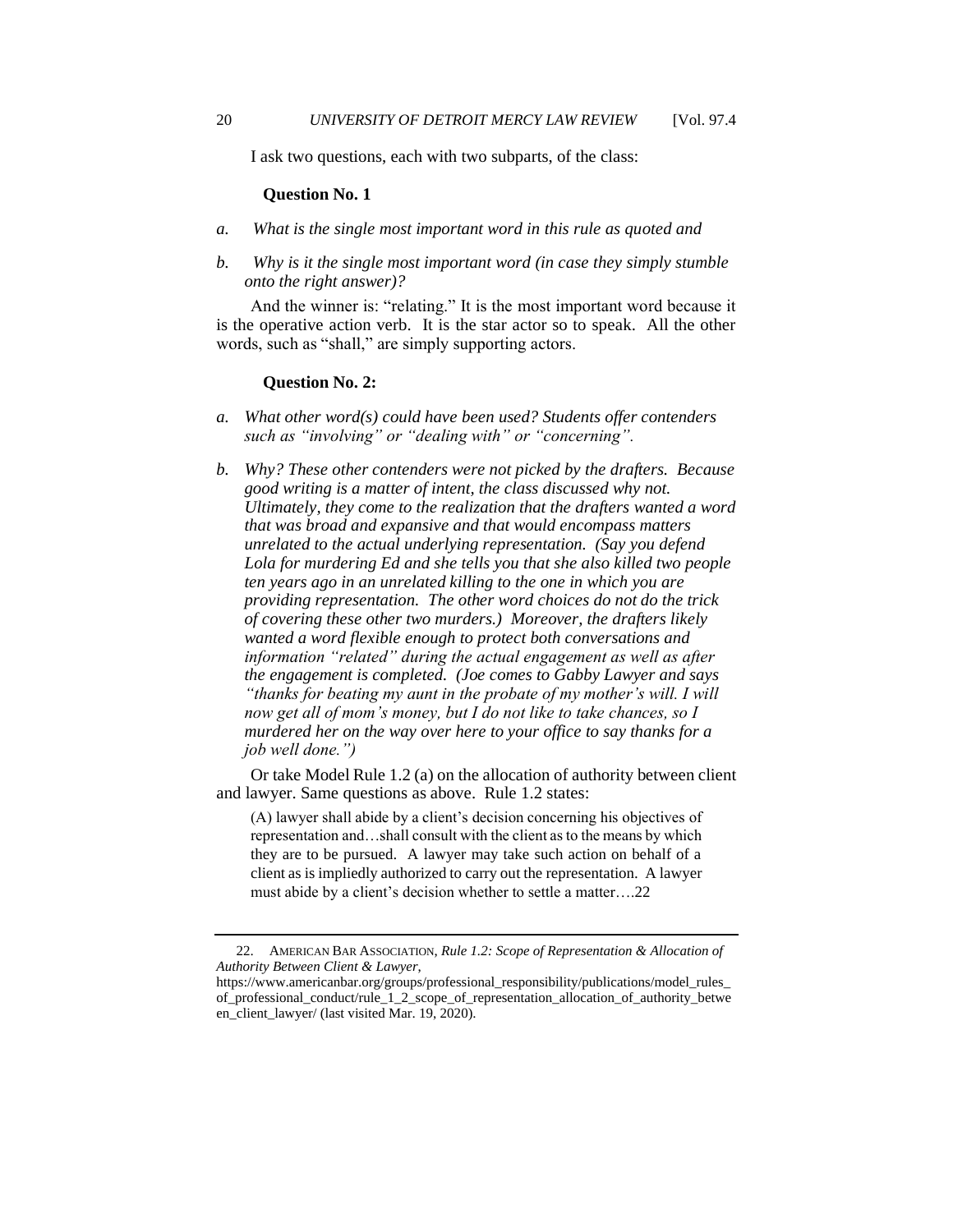And the winner is the word: "abide." "Abide" is again the operative verb (that verbs matter a lot is a subsidiary lesson of this Mindset). Other contenders? Well, there is "agree" or "acquiesce" or "acknowledge". But can live with something.<sup>23</sup> Abide envisions this: a lawyer disagrees with a client's decision, will not surrender her own firmly held opinion, but will "abide" (which means "to bear patiently" or, more colloquially, means you "abide" by the decision of the client.

The Pedagogy Take Away: *This Mindset is how a lawyer must think in practice. It teaches students that opposing counsel and judges and even clients will use words with intention and purpose and nuance and so should they once in practice.* 

# **MINDSET NO. 2: KNOWING THE RULE VS. KNOWING THE RULE AND THE REASON FOR THE RULE**

 One of my Professional Responsibility students taught me how to express this lesson to law students. I asked her during office hours if she liked class (I sincerely wanted to know but, yes, I was also fishing for a compliment). She carefully remarked "Well, I like it, but you are sort of philosophical." Feathers ruffled, I asked what she meant. She remarked, "Well you spend a lot of time on the history of the rule and the reasons for it." Wham! I realized that I was not correctly framing my point which was to come across as actionable advice from a seasoned lawyer and not a useless platitude from an inexperienced law professor. My reframe to her and then later to the class:

 who knows the rule's reasons will always have a competitive advantage over the lawyer who knows only the rule. This has nothing to do with philosophy and everything to do with winning and losing at the courthouse. In thirty-You will be in thousands of legal firefights in your career. The lawyer nine years of practice, I have won and I have lost. Winning is better.

 By way of example, a theme that runs through the Model Rules of Professional Responsibility is that lawyers are trained persuaders, what the public might call possessed of the "gift of gab." And while lawyers may have a generally bad reputation among the public, a person loves and trusts and depends upon her own lawyer. So, "Model Rule 1.8(a): Conflicts Of Interest: Current Clients; Specific Rules" places severe restrictions on lawyers who go into business with a client (especially if the lawyer also does the legal work to set up the business), and "Model Rule 7.3: Solicitation" prohibits real time solicitation of many prospective clients for the same reasons. Regardless of the argument you as a lawyer are making, knowing rationales for rules or case decisions or statutes makes a lawyer a more

<sup>23</sup>*. Abide*, MERRIAM-WEBSTER'S COLLEGIATE DICTIONARY (11d ed. 2007).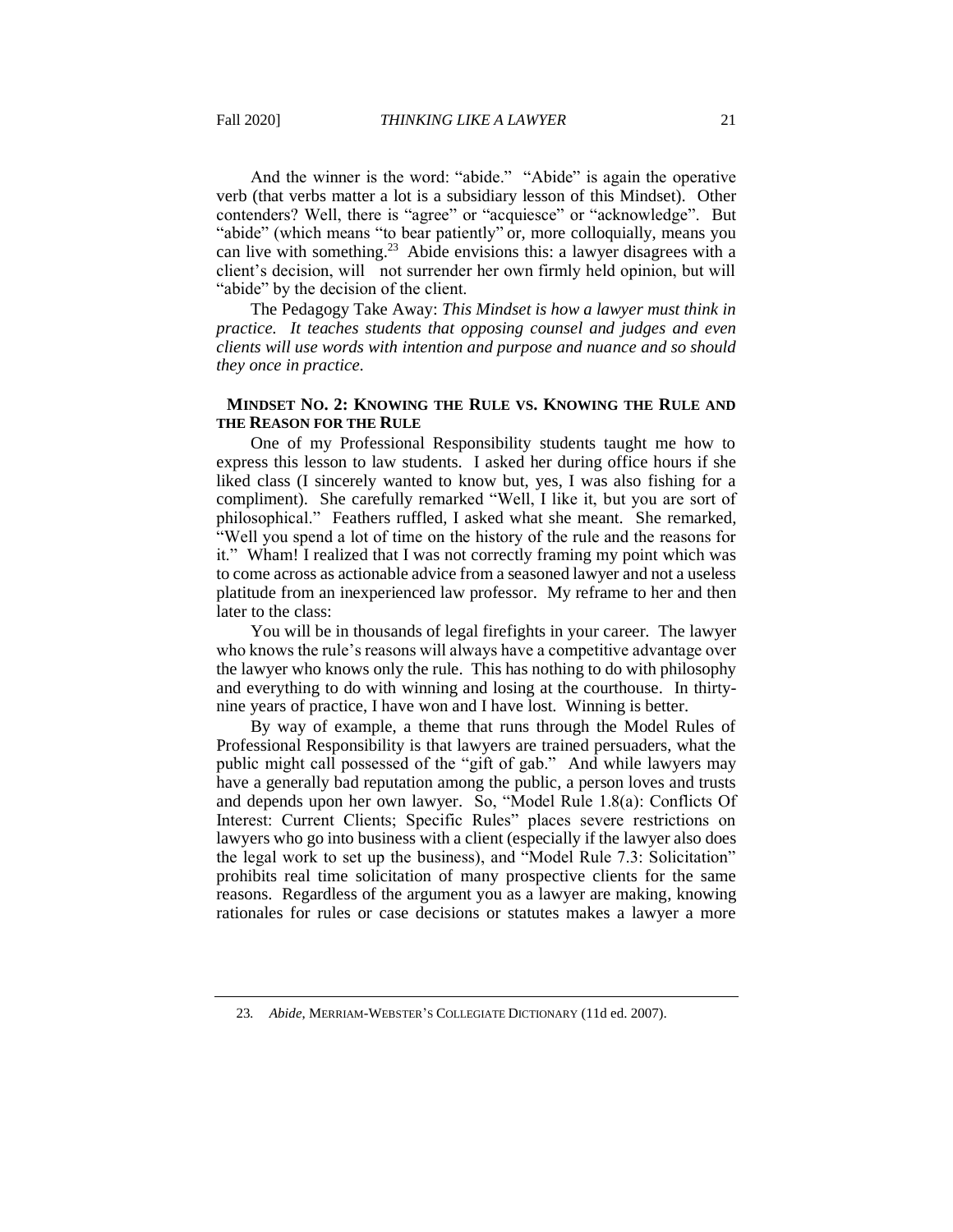fearsome opponent.<sup>24</sup> I learned this mindset in practice from, as my father would say, "The school of hard knocks."<sup>25</sup>

 The Pedagogy Takeaway: *This Mindset shows that persuasion rests upon rationales, and not the bar room generality of a conclusion.* 

# **MINDSET NO. 3: "GET ME TO THE JURY (OR NOT)"**

 Let's stay with winning or losing. If we ask a law student why we study case law, the answer will be a fairly uniform one—inspired no doubt by a non-or never practitioner channeling Langdell—"so we can learn legal principles." Practitioners do not read cases for the principal purpose of learning the law. No, practitioners read cases to figure out (if you are the plaintiff) how to defeat a motion for summary judgment or a motion to dismiss on the pleadings or (if you are the defendant) how to win a motion for summary judgment or a motion to dismiss on the pleadings. Look at allegedly severely injured as a result of medical negligence. She went to see a lawyer named Miller for advice. Miller told her she did not have a case, but he would think about doing some more investigating that he never apparently did. She left, never went back, and later learned—from a different lawyer—that she did have a case but that limitations had run. Miller is sued by her for malpractice. She gets to the jury because she had one recollection of the conversation, essentially "I hired a lawyer", and versus Miller's recollection essentially "I met with her as a favor to a friend and never intended to form an attorney-client relationship." Because there was to a jury and won. Extracting the legal point is important (more on that in the next Mindset) of what constitutes the formation of an attorney-client relationship but what is more important is the context and explanation for the effect of the holding. Teaching students to read and understand the case as a legal abstract fails to impart and inculcate the advocate's mindset and a trial's dynamics. But if you've never litigated and tried a lawsuit how would *Togstad v. Vesely, Otto, Miller & [Keefe](https://Keefe.26)*. 26 Mrs. Togstad's husband was an actual factual dispute on an issue that made a material difference, she got you ever know?

 Pedagogy Takeaway: *Study a case as a weapon with which to win a case, not merely as a tool with which to learn an abstract principle.* 

<sup>24.</sup> AMERICAN BAR ASSOCIATION, *Rule 1.8: Current Clients: Specific Rules*,

[https://www.americanbar.org/groups/professional\\_responsibility/publications/model\\_rules](https://www.americanbar.org/groups/professional_responsibility/publications/model_rules)\_ of\_professional\_conduct/rule\_1\_8\_current\_clients\_specific\_rules/ (Aug. 16, 2008); AMERICAN BAR ASSOCIATION, *Rule 7.3 Solicitation of Clients*,

[https://www.americanbar.org/groups/professional\\_responsibility/publications/model\\_rules](https://www.americanbar.org/groups/professional_responsibility/publications/model_rules)\_

of\_professional\_conduct/rule\_7\_3\_direct\_contact\_with\_prospective\_clients/ (Nov. 8, 2019). 25. Wikipedia, [https://en.wikipedia.org/wiki/School\\_of\\_Hard\\_Knocks](https://en.wikipedia.org/wiki/School_of_Hard_Knocks) (last visited Mar. 19, 2020) (According to Wikipedia, the school of hard knocks is the sometimes painful education one gets from life's usually negative experiences often contrasted with formal education. Or as Mark Twain once put it, more or less," never confuse your schooling with your education.").

<sup>26.</sup> Togstad v. Vesely, Otto, Miller & Keefe, 291 N.W. 2d 686, 689–693 (Minn. 1980).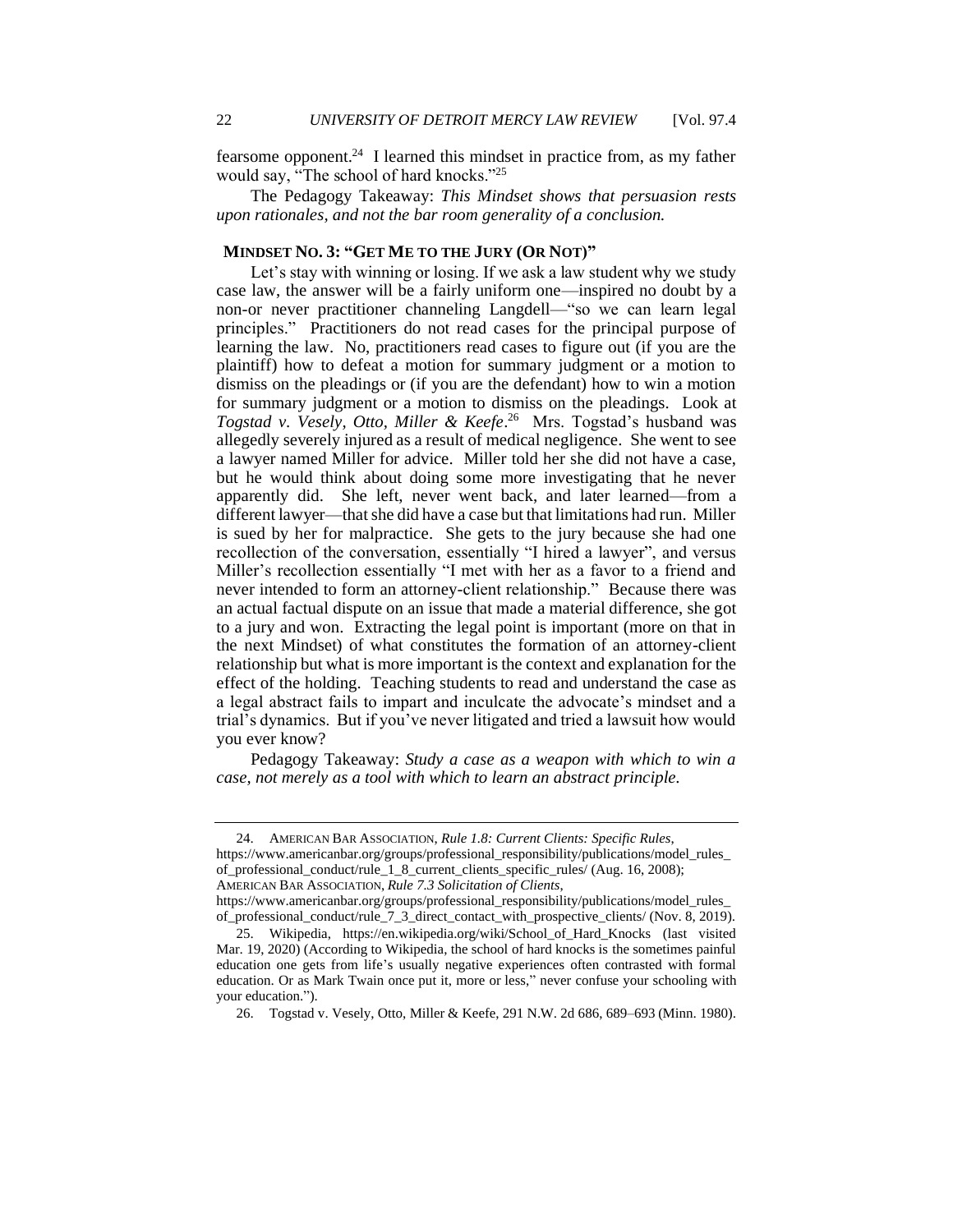## **MINDSET NO. 4: ALWAYS ASK THRESHOLD QUESTIONS**

 In practice, clients often start in the middle of their story. A lawyer must be patient and rewind back to the beginning. And at the beginning is the threshold question. It must always be front and center. Asking a an idea built into flowcharts and helps develop a logical progression to an answer. In Professional Responsibility, by way of example, before delving into Model Rule 1.6, the rule on what a lawyer must keep confidential, the and, if so, does what is told to the lawyer by the client "relates" to the start with a series of threshold questions, each of which must be answered in the affirmative before a claim gains traction, no matter how appealing sounding the case. So, the putative employer must have a minimum of fifteen employees; the potential client must have suffered an adverse employment action; and only employees, not independent contractors, enjoy the protections of our anti-discrimination laws. Practicing lawyers ask initially, we will waste time (which translates to wasting money) and we will not be in practice for long. threshold question orients a lawyer as to what fact or issue comes next. It is threshold question is whether an attorney-client relationship has been formed representation. In employment law, my specialty, my new casebook will understand the essential nature of a threshold question because, if we do not

The Pedagogy Takeaway: *Students must learn to think in a logical sequence.* 

## **MINDSET 5: BE VIVID SO AS TO BE MEMORABLE**

 Students look to us as role models, not just for content but for how to lawyers grasp that persuasion is often visual, a matter of summarizing in one that is memorable. We want the recipient of the message to remember it, internalize it, and then act upon it. Experienced lawyers strive to show and not merely to tell. Success for a client is often riding on how well we do. Here's a simple example. Let's go back to MR 1.6 and the word "relates". and the commentary), I say: "now let's discuss the most important idea behind MR 1.6. "I then put a picture of a powerful commercial vacuum cleaner on the Docucam. I ask, "What does this photo have to do with MR 1.6?" We work through the photo's meaning and conclude that it is a powerful piece of industrial equipment that sucks in all that is around it. We then tether the image to the word "relates." Staying with MR 1.6, here is a explain concepts, enlighten others, and persuade to win. Experienced place. They struggle constantly with fashioning an argument or explanation In class, before we discuss MR 1.6 (although the students have read the rule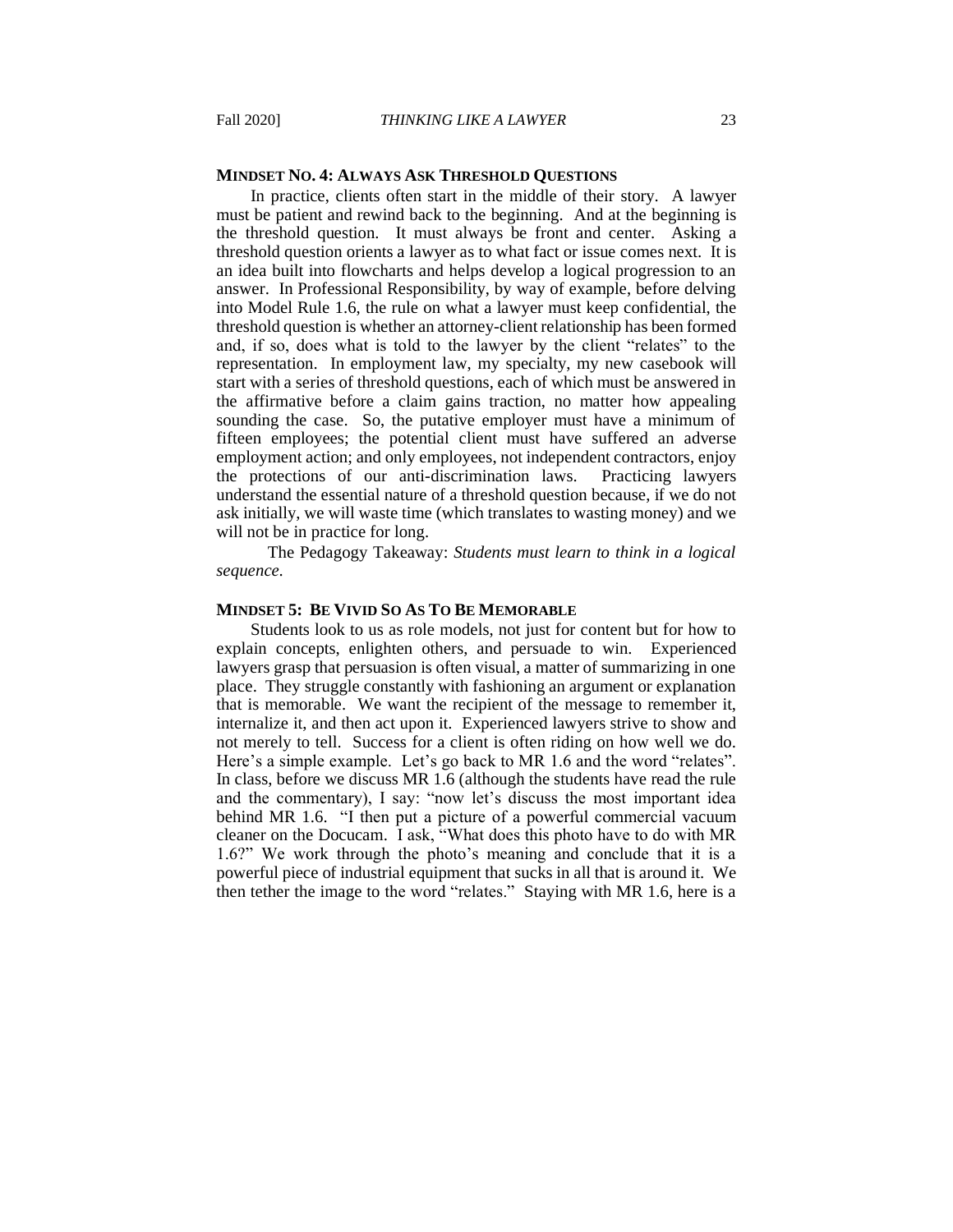chart I use in class in explaining the complexities of MR 1.6 on Confidential [Information.27](https://Information.27)



Let's place the chart in context. What approach, (a) or (b), achieves the show and not tell goal.

- *a. Not disclosing Confidential Information is a fundamental duty of a lawyer. A lawyer must not divulge what a client tells the lawyer if what is told relates to the representation. There are exceptions such as disclosing information to prevent death or financial harm if the lawyer's services were used to create a fraudulent scheme. There are several [others.28](https://others.28)*
- *universe can be entered; if not, entry is denied. There are several b. Pop the chart on the Docucam. Tell the students that the box represents the universe of confidential information under MR 1.6. I ask what threshold questions are needed to be asked and answered to enter the universe: (a) Is there an attorney client relationship and (b) Does the information "relate" in any way to the representation, no matter if provided during the representation or after it ends? If so, the 1.6 buckets (I would draw an actual bucket, but my poor powers of drawing make it impossible) that are exceptions to not revealing a client's confidential information. The question mark is the key to the*

<sup>27.</sup> AMERICAN BAR ASSOCIATION, *Rule 1.6: Confidentiality of Information*, [https://www.americanbar.org/groups/professional\\_responsibility/publications/model\\_rules](https://www.americanbar.org/groups/professional_responsibility/publications/model_rules)\_ of\_professional\_conduct/rule\_1\_6\_confidentiality\_of\_information/ (last visited Mar. 19, 2020).

<sup>28</sup>*. Id*.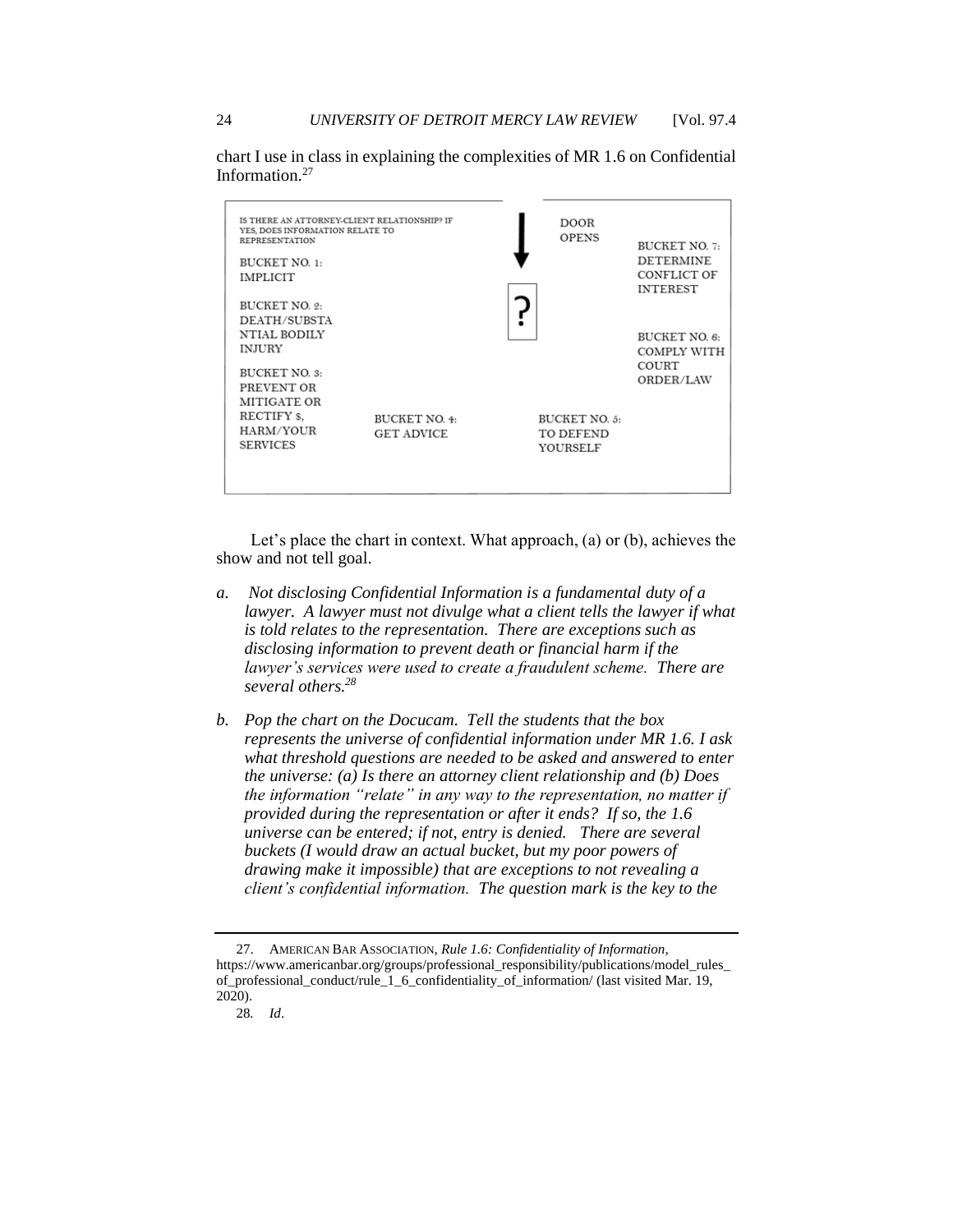*lesson. If the information does not fall within one of the buckets, then that information MUST be kept confidential by the lawyer.* 

 Or consider this principle that threads through the Model Rules. What traditional explanation or (b) a word picture? a lawyer cannot do directly, she cannot do indirectly. What works better (a)

- *a. The Rules prohibit a lawyer from utilizing another person or entity to do what a lawyer is directly forbidden to do. By way of example, a lawyer is forbidden from directly contacting a represented party and thus is equally forbidden form, say, using a private investigator to contact a represented party. OR*
- *b. A lawyer must not contact an opposing party that is represented by a lawyer. Just as she can't do it directly, he can't do it indirectly. Bottom line: if you as a lawyer can't walk through the front door, you can't crawl through the back window. (This analogy lends itself to a simple drawing of a front door and a back window. Repeat exercise with the vacuum cleaner.)*

 The Pedagogy Takeaway. *Students, just like a jury, will remember and act upon images long after the words dim and fade away.* 

## **MINDSET NO 6: "IF WE DID NOT HAVE THIS RULE (OR CASE) WHAT WOULD BE THE EFFECT?"**

There is a name for this mindset: prospective hindsight.<sup>29</sup> It's a powerful teaching device because it asks: let's image XYZ is true, and then ask ourselves what would the result then be? Prospective hindsight slices through the white noise, isolates the pertinent from the fluff, and brings clarity. In Professional Responsibility I teach the mindset in discussing Model Rule 1.9: Duties to Former Client.<sup>30</sup> Here's a summary of the rule: a lawyer represents Client A and completes the representation (Alert: threshold question time!) but Prospective Client B then comes along and asks the lawyer will you represent me in a lawsuit against Client A? The answer is "yes" if (threshold alert again!) there was nothing the lawyer learned in representing Client A that would put Client B at a material advantage. But

 than wait until a project crashes and burns, and then figuring out why, the analysis proceeds 29. Gary Klein, *Performing a Project Premortem*, HARVARD BUSINESS REVIEW (Sep. 2007) (This concept is courtesy of the business world. It is often called a premortem. It is designed as an exercise as to what might go wrong before a project is started. That is, rather from a candid discussion of why the project could crash and burn before it is launched. It has application to the drafting of rules and an understanding of why rules were drafted in certain way in the first place.).

<sup>30.</sup> AMERICAN BAR ASSOCIATION, *Rule 1.9: Duties to Former Clients*, [https://www.americanbar.org/groups/professional\\_responsibility/publications/model\\_rules](https://www.americanbar.org/groups/professional_responsibility/publications/model_rules)\_ of\_professional\_conduct/rule\_1\_9\_duties\_of\_former\_clients/ (Jan. 11, 2019).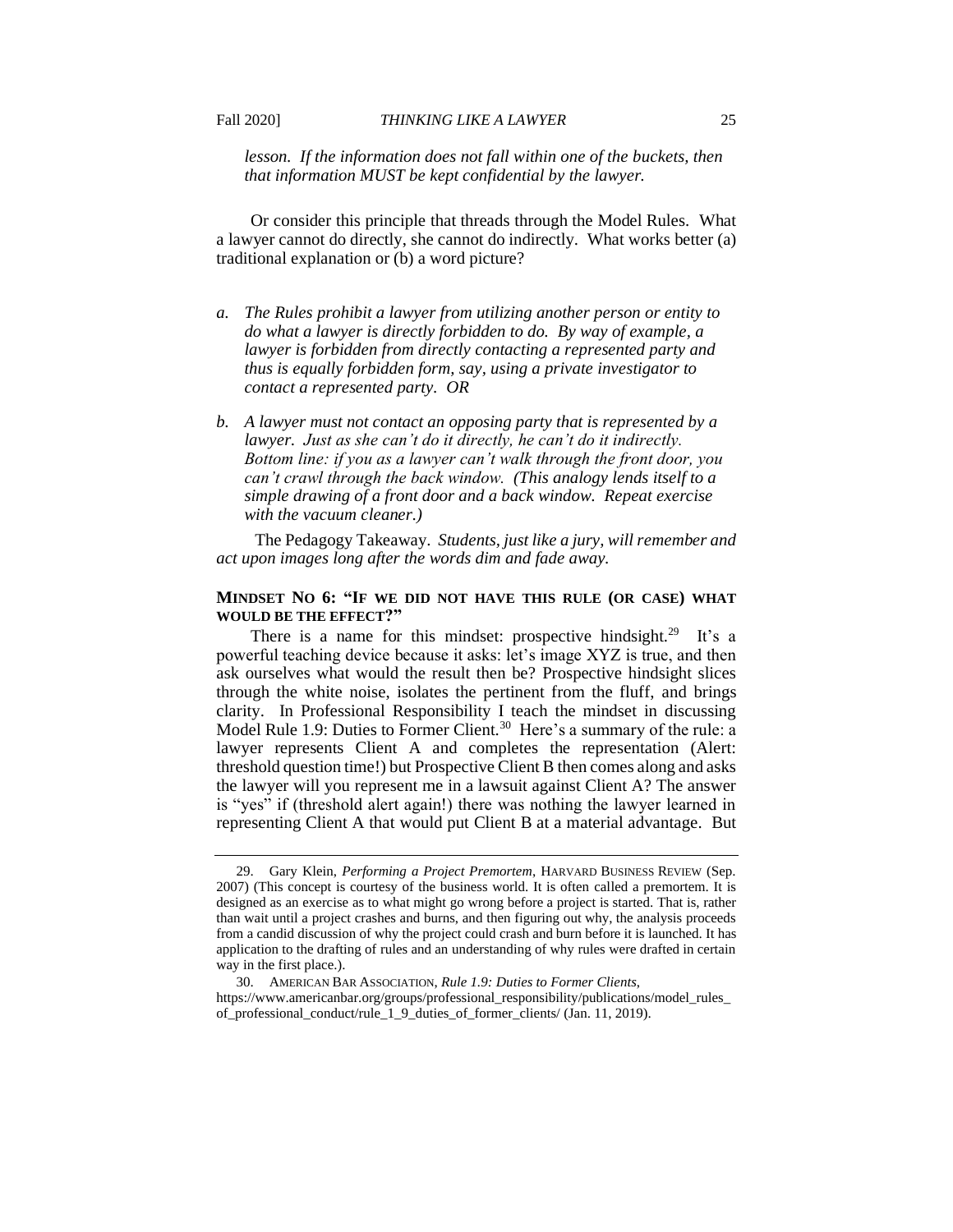asking what the result would be if this MR 1.9 was not the rule crystalizes the lesson. Oh, the result I want students to conclude on their own: if you could not represent anyone that you once represented, such preclusion results in an increasingly smaller and smaller client base for the lawyer (especially in a small town) and the lawyer goes broke. No esoteric legal theory needs to be explained or expounded upon.

The Pedagogy Takeaway: *Experienced lawyers are often paid to explain. This mindset develops the muscle of persuasion.* 

## **MINDSET NO.7: PRAISE QUESTIONS, NOT ANSWERS**

 The Socratic Method—as now practiced—is counter-productive. Rather, the true role is for the professor to transmit a timeless value of effective lawyering to their students; namely, the value of asking a good question. I ask students: where do you go for a useful and viable answer? Ultimately, the wisdom of the crowd comes down to Google. I then ask "where do you go for a solid question?" The students usually pause, look a bit confused, and then come to the sweetness of self-realization: themselves and the lawyers they aspire to be.

 "Give a person fish, and the person will eat for a day. Teach a person to fish, and the person will eat for a lifetime." Let's apply that to the subject at hand: themselves as lawyers for life. Just give an answer and they can fend Pedagogy Take Away: To paraphrase a famous Chinese saying: Instill the value of a question and the student will be able to always fend for themselves as lawyers for a day.

#### **MINDSET NO. 8: WHAT IS THE FACTUAL BASIS FOR YOUR BELIEF?**

 Effective lawyers traffic in facts, not surmise, conjecture, or guesswork. Stated differently, poorly trained students become ineffective lawyers because they traffic in conclusions. Law professors will have opportunities to implant this mindset throughout a course. In Professional Responsibility I use, among other cases, *Spaulding v. Zimmerman* to inculcate this against the driver who collided into his car. Turns out the young man has an aneurysm that the defense lawyer is aware of but not the young man or his lawyer. Does the defense lawyer tell the plaintiff's lawyer? Students go to mindset.<sup>31</sup> A young man is injured in a traffic accident. He brings a lawsuit the Model Rule 1.6 (b) (1). Here it is:

 client to the extent the lawyer reasonable believes necessary: (a) to prevent reasonably certain death or substantial bodily harm."32 "A lawyer may reveal information relating to the representation of a

<sup>31.</sup> Spaulding v. Zimmerman, 116 N. W 2d 704, 708 (Minn. 1962).

<sup>32.</sup> AMERICAN BAR ASSOCIATION, *Rule 1.6: Confidentiality of Information*, [https://www.americanbar.org/groups/professional\\_responsibility/publications/model\\_rules](https://www.americanbar.org/groups/professional_responsibility/publications/model_rules)\_ of professional\_conduct/rule\_1\_6\_confidentiality\_of\_information/ (last visited Mar. 19, 2020).